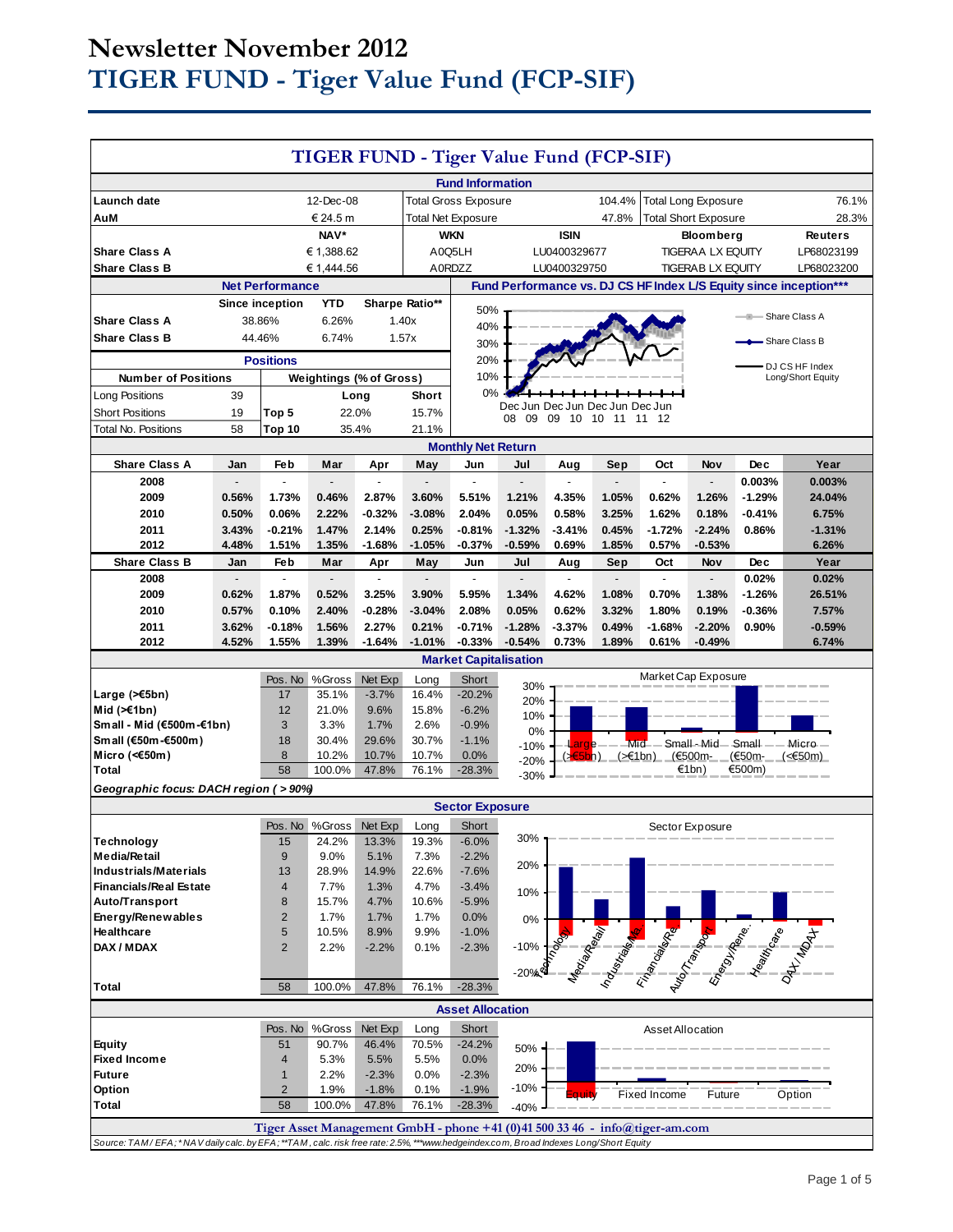# **Tiger Value Fund – November 2012**

## **O Returns: -0.53% (class A)/-0.49% (class B)**

In November the Tiger Value Fund had a negative net return of -0.53% for share class A and -0.49% for share class B, making a cumulative net return of  $+6.26\%/$   $+6.74\%$  in the year-to-date and  $+38.86\%/$ +44.46% since inception (share class  $A/B$ ).

### **O Commentary: Re-positioning of the Fund for 2013**

In November we increased our adjusted net exposure from around 27% to 42% (or 33% to 48% incl. 6% fixed income linked investments) by adding various new positions. Some of these undervalued companies were mainly under selling pressure due to index changes, disappointing Q3 figures and/or were trading close to their year lows.

Our key positive contributors were Curanum (+37bp), BMW pfd (+32bp) and Rheinmetall (+28bp). At Curanum we managed to substantially increase our position via a capital increase buying the shares  $\leq 5x$ PER 2013 (at an all time low price) and at Rheinmetall we bought a decent position after its profit warning. On the negative side our key negative contributors have been Francotyp-Postalia (-33bp) and bet-at-home (-32bp). Francotyp which is trading at 5x PER 2013e has been under selling pressure as there have been market rumours that a French investor tries to sell its stake before year end and Bet-athome, which spends 2x it's enterprise value for marketing per year, has been under pressure as some investors feared that the company may get delisted. The opposite is the case: bet-at-home issued a prospectus and will start trading at the Entry Standard as of 17 December. We believe that the valuation gap between large/high quality and small caps/turnarounds will gradually decline in the short to medium-term as investors gain market confidence and climb further out on the risk curve. At the moment investors are likely hunting for the 2012 winners to show in their portfolios towards year end (window dressing) as well as for stocks with sufficient trading volumes to park the cash to get out quickly in case of a further deteriorating European economy.

As we shorted some large caps which rebounded quite strongly in mid November we couldn't fully compensate these losses with our longs which mainly consisted out of lagging value positions. Although we booked +38bp in profits via short covering, overall our single short positions cost the Fund -87bp and the DAX option and future hedge cost another -18bp.

## **O Discussion: Celesio AG – Haniel stake sale positive not negative**

Celesio (CLS GY, Eur 12.9, MCap: Eur 2.1bn) is among the top three pharmaceutical distribution (Germany, France, UK ~65% of wholesale revenues) and retailing companies in Europe. CLS operates > 2,200 pharmacies with UK (Lloyds) accounting for 63% and Norway for 15% of pharmacy revenues.

We took Haniel's sale of its 4.6% stake in Celesio at €12.6 as a buying opportunity as this rumored placement had been a burden on CLSs stock price for weeks. Now with its 50.01% stake in CLS we believe Haniel will not come back to the capital markets with a placement as Haniel is better off owning 50% of CLS. The rumors about a potential fire sale due to Haniels debt burden is not justified as a sale of the fully consolidated 50% CLS stake actually would result in a worsening capital structure for Haniel. In our view it's more likely that CLS will increase its dividend to help Haniel to reduce its debt burden.

In our view, the new management team which has been in place for 12 months demonstrated a good track record in selling CLSs non strategic assets and in restructuring the company. We had several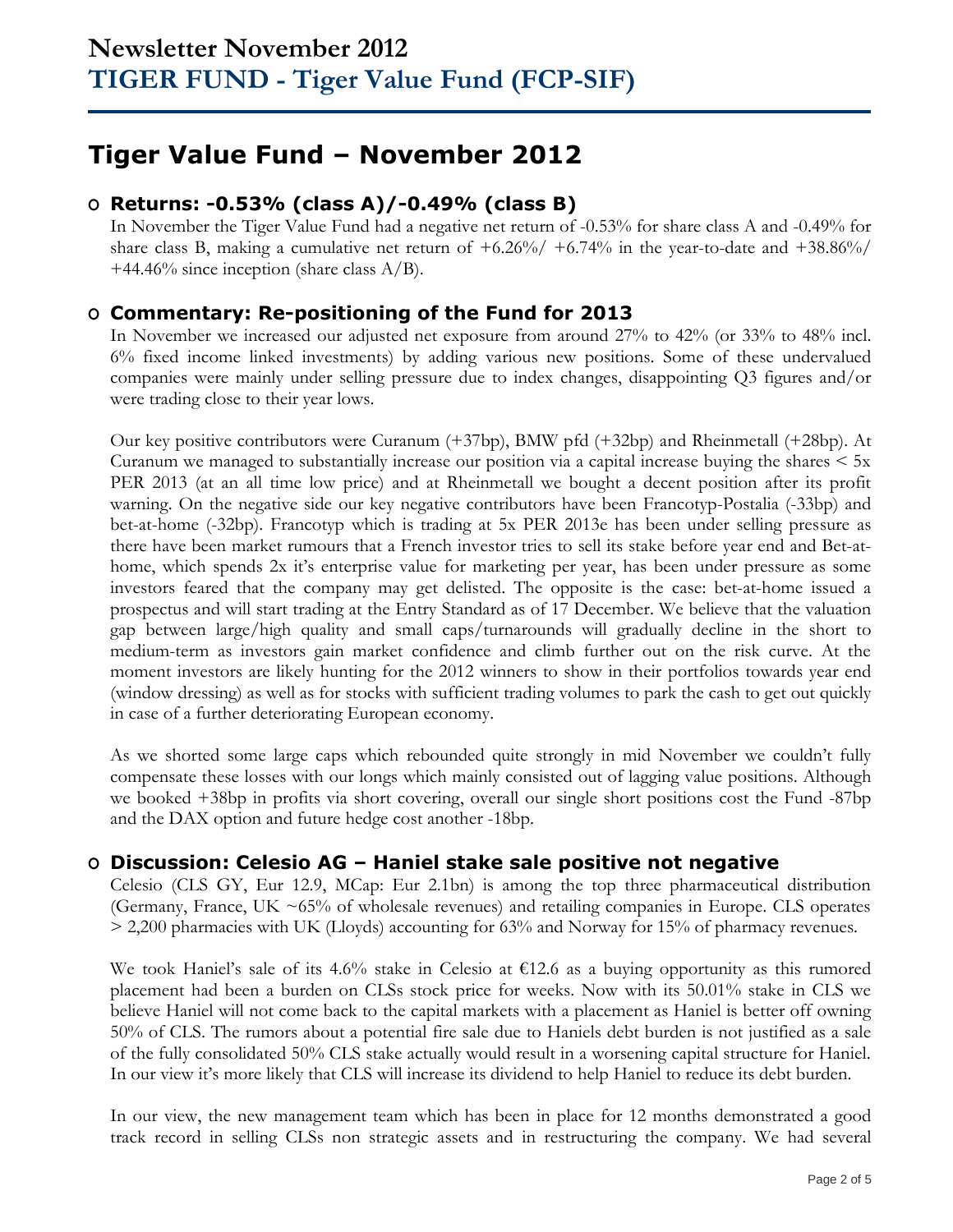discussions with management on the uncertain regulatory environments in Germany, UK and France and believe that this defensive stock will see a re-rating over the coming years once the negative sentiment fades.

On our figures CLS is currently trading at a PER 2013e of 9x (30% below its long-term average), Priceto-Book of 0.9x and a normalized FCF Yield of around 13%. Given the company's stable recurring cash flows and various positive catalysts including a potential takeover, the company's valuation looks undemanding.

### **o Outlook: Smallcap's are still lagging but Europe is attracting money flows again**

The sell off following the conclusion of the US election was fairly swift and shallow (especially in Europe) and is seems underweight investors took the opportunity to increase allocations to European equities. Not even a political flare up in Italy with Mario Monti practically resigning and calling for early elections could stop the markets continue rally in early December. While the DAX, MDAX and EURO STOXX 50 indices are now standing at year high, many smallcap stocks are still lagging behind as the fund flows seems to mainly favour the larger and more liquid stocks. We believe as the rally matures this liquidity flow should also start to trickle down and benefit the smallcap market once we get into early 2013.

Nevertheless, earnings fundamentals are still weak and so we are still very selective in our risk taking focusing mainly on special situations where the correlation to the broader market and economy is lower thereby reducing our portfolios sensitivity to the general health of the economy and direction of the stock market. Just last week the Bundesbank reduced its 2013 GDP forecast for Germany from 1.6% to 0.4% and industrial production fell a worse than expected 3.7% year-over-year in October. After a very impressive 29% rally so far in the DAX in 2012, stock picking will probably be even more important in 2013 as the valuation of market as a whole is not as depressed as it was in the beginning of 2012 and earnings growth has started to fade.

## *The Tiger Value Fund Desk, 14 th December 2012.*

**Matthias Rutsch Marc Schädler Peter Irblad**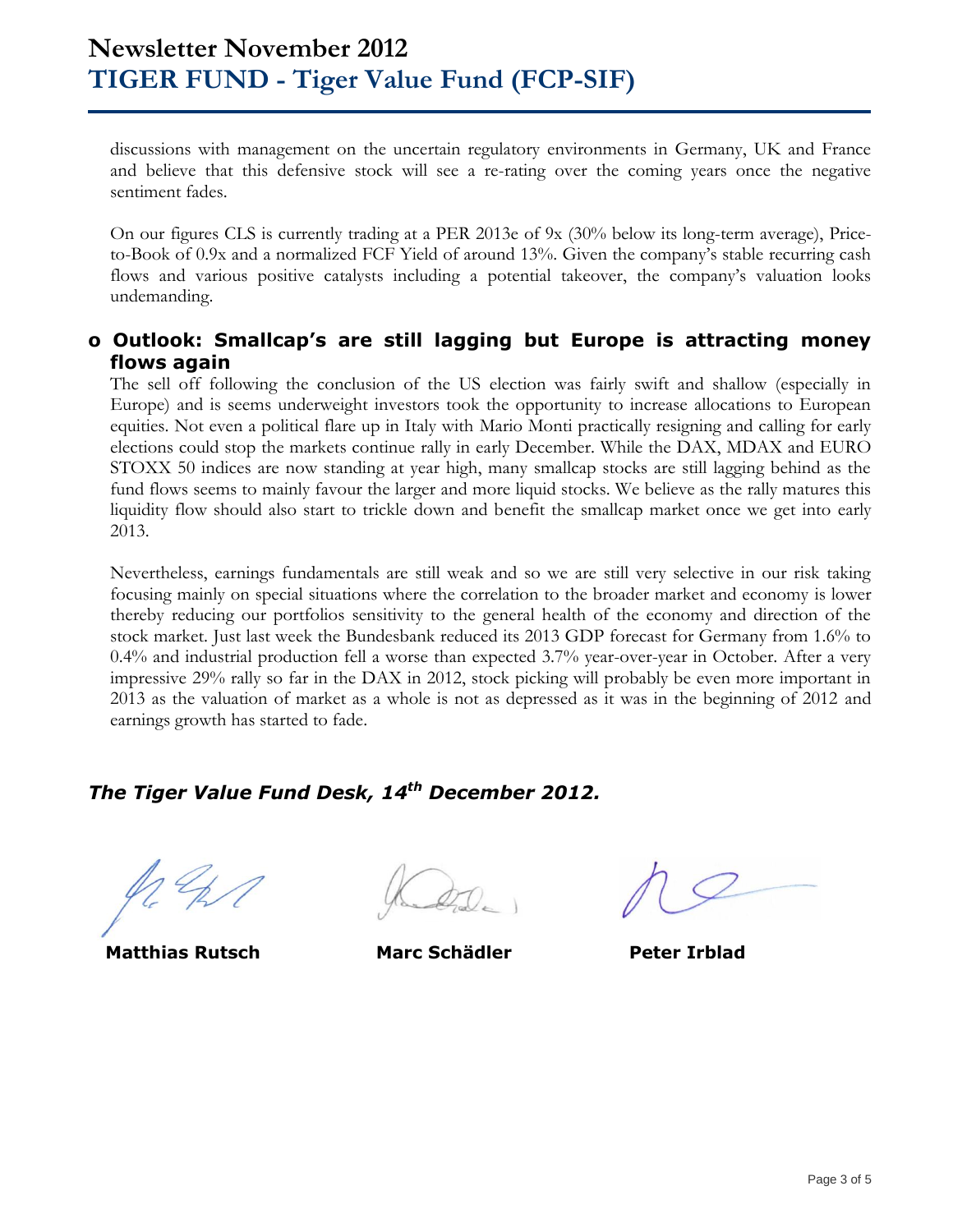### **Objectives**

The objective is to identify undervalued companies with external catalysts and/or initiate pro-active measures to create shareholder value. The fund aims for a 5 year return of 10-15% p.a. with strong focus on capital preservation.

#### **Investment Strategy**

The Investment Advisor is a fundamental long-short equity stock-picker. The fund seeks undervalued small and midcap companies where a number of issues, which in our opinion can be improved, are sub-optimizing the company's public market value. For each position we perform a detailed research process including a 360 degree research approach and 10 point scoring system.

The managers foresee a direct dialog with the company as well as with other shareholders to support management to initiate value creating measures. Their partner network i.e. other shareholders, consultants, sector experts, media etc. will help to impact positive change.

The fund intends to engage in 15-30 long investments with a target net long exposure of around 50%. The geographic focus is likely to be Germany, Switzerland and Austria.

| <b>Fund Information</b>   |                             | <b>Fee Structure and Risk Management</b> |                           |  |  |  |
|---------------------------|-----------------------------|------------------------------------------|---------------------------|--|--|--|
| Currency                  | <b>EUR</b>                  | Admin/Custodian Fee                      | Up to 0.49%               |  |  |  |
| Legal Entity              | <b>FCP-SIF</b>              | Advisory (Mgmt) Fee                      |                           |  |  |  |
| <b>Fund Domicile</b>      | Luxembourg                  | Share Class A                            | $2.0\%$                   |  |  |  |
| <b>Fund Structure</b>     | Open-ended multi-class      | Share Class B                            | 1.5%                      |  |  |  |
| Style mandate             | Long/Short and Active Value | Performance Fee                          |                           |  |  |  |
| <b>Investment Minimum</b> |                             | Share Class A                            | 20%                       |  |  |  |
| Share Class A             | € 125,000                   | Share Class B                            | 15%                       |  |  |  |
| Share Class B             | € 5,000,000                 | Hurdle Rate                              | None                      |  |  |  |
| Sub. Frequency            | Monthly                     | <b>Highwater Mark</b>                    | Yes.                      |  |  |  |
| Red. Frequency            | Monthly                     | Eligible Investors                       | See Issue Document        |  |  |  |
| <b>Redemption Notice</b>  |                             | Leverage                                 | Maximum 200% of NAV       |  |  |  |
| Share Class A             | 3 months                    | Fund Benchmark                           | DJ CS HF Index L/S Equity |  |  |  |
| Share Class B             | 6 months                    |                                          |                           |  |  |  |

#### **Fund Advisor Details and Service Providers**

| <b>Investment Advisor</b> | Tiger Asset Management GmbH                  |
|---------------------------|----------------------------------------------|
| Contact                   | Matthias Rutsch, Phone: +41 (0)41 500 33 46  |
|                           | Peter Irblad, Phone: +41 (0)41 500 33 45     |
|                           | Marc Schädler, Phone: +49 (0)40 226 32 35 11 |
| Sub-Advisor               | PHZ Privat- und Handelsbank Zürich AG        |
| Contact                   | Phone: +41 (0)43 443 71 00                   |
| <b>Management Company</b> | Alceda Fund Management SA                    |
| <b>Prime Broker</b>       | SFB AB                                       |
| <b>Administrator</b>      | European Fund Administration SA              |
| Custodian                 | <b>SEB SA</b>                                |
| <b>Auditor</b>            | PriceWaterhouseCoopers                       |